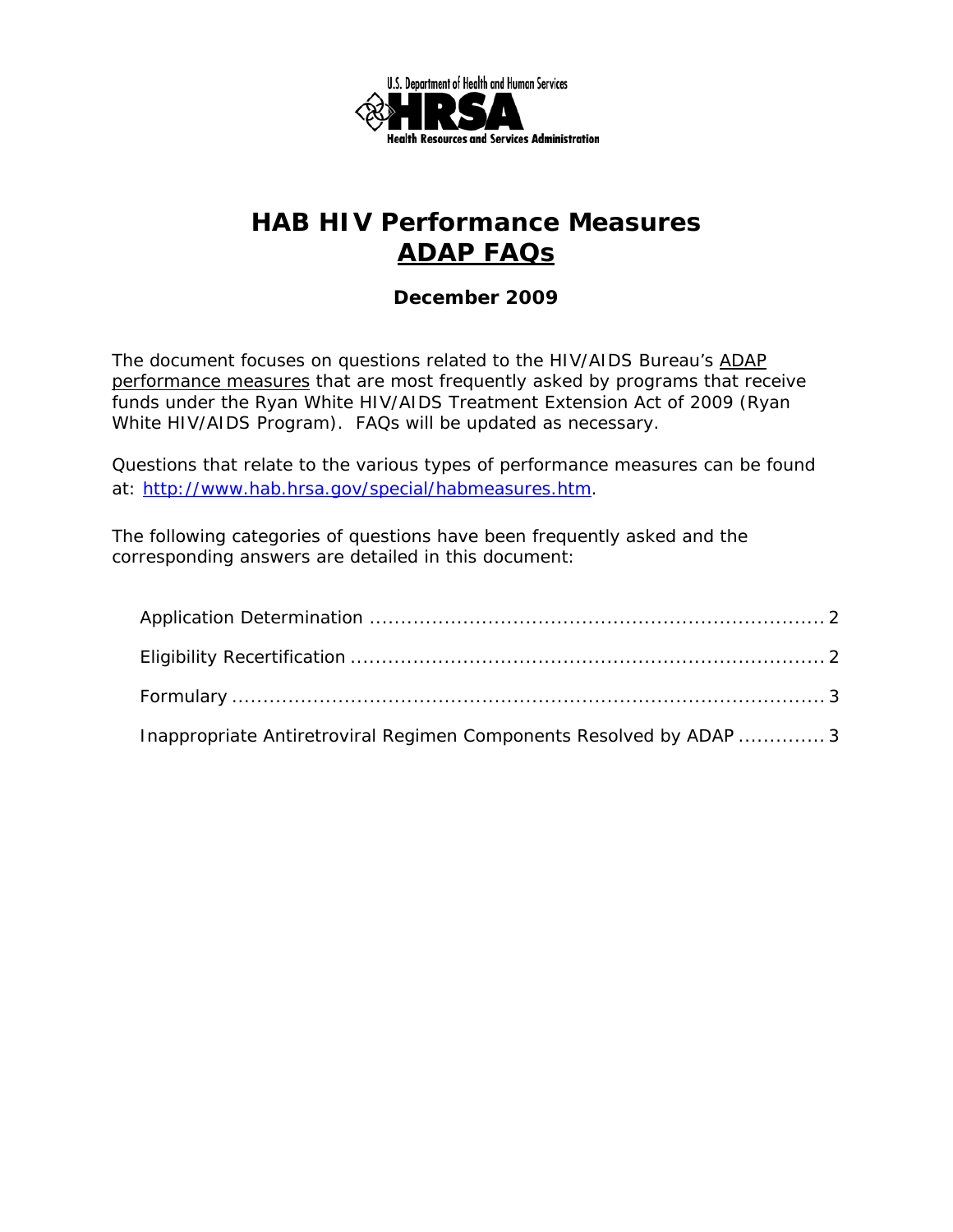## **Application Determination**

### **Question: Should a wait list be considered when using the ADAP Application Determination measure?**

Answer: No. The measure assesses the efficiency of ADAP application determination. In order for an ADAP client to be placed on the ADAP wait list, the client's application must first be received and processed by the ADAP program. Therefore, a determination of eligibility has already been made. A wait list is a separate issue and does not influence the measure.

### **Question: How should applications submitted during the last two weeks of the measurement year be handled? Are they included in the subsequent measurement year?**

Answer: Applications submitted in the last two weeks of the measurement year are excluded from the denominator. They would, however, be included in the subsequent measurement year. For example, applications submitted in the last two weeks of 2009 would be captured in a review for 2010.

### **Question: What is considered a "complete application" for enrollment in the ADAP?**

 Answer: The requirements for eligibility into an ADAP are determined by each program. A complete application is one that meets these requirements and enables the ADAP to enroll a client into the program.

# **Eligibility Recertification**

### **Question: Is there a difference between reviewing a client for eligibility and "recertifying" a client for ADAP?**

Answer: Yes, there is a difference. Before a client can be accepted into the ADAP program, a client must first meet the eligibility criteria. Once enrolled, eligibility must be reassessed at least two times in the year to assure they are still eligible to receive those services. This process is known as "recertification."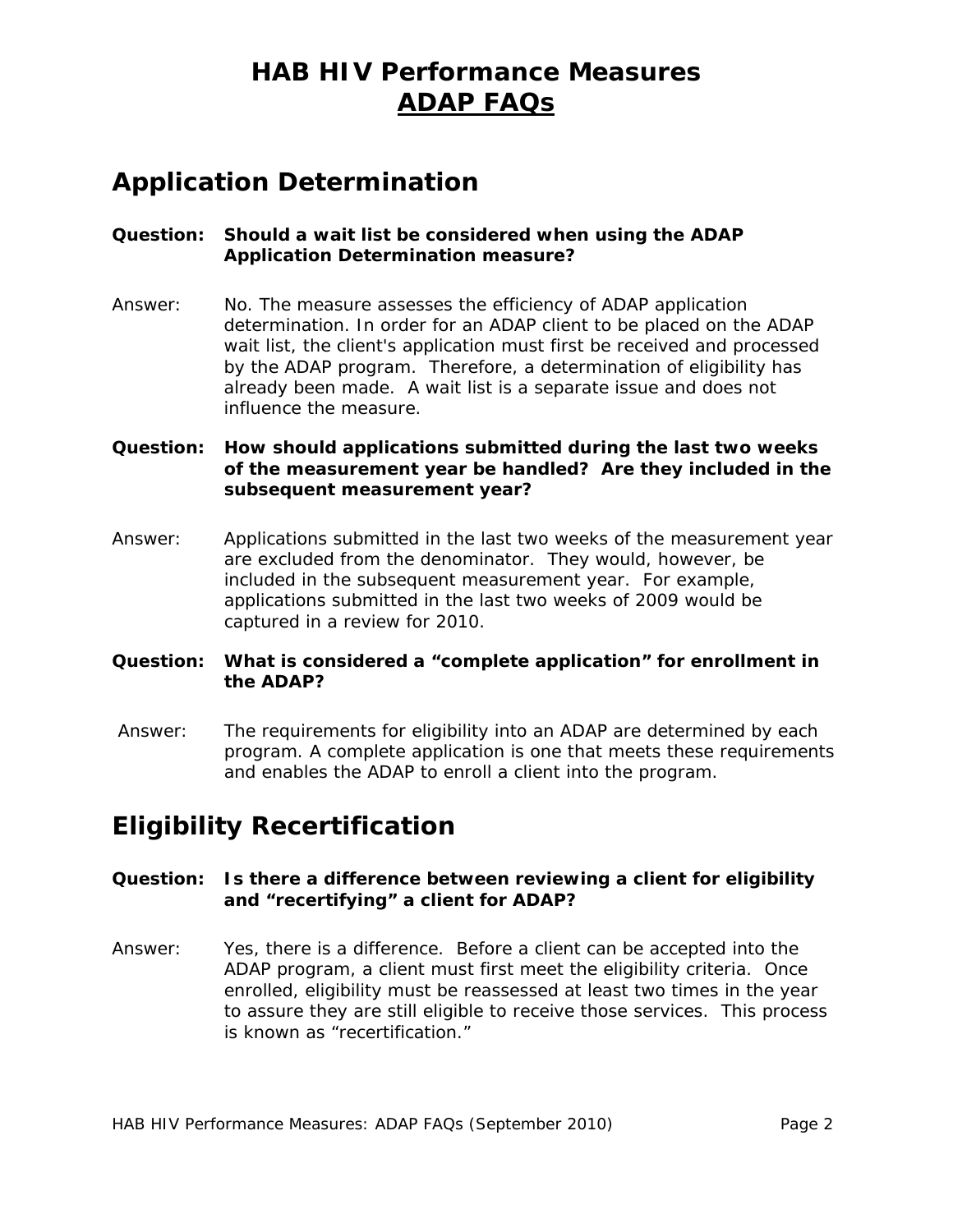#### **Question: What type of documentation is needed for recertification?**

Answer: The requirements for the initial eligibility application and recertification are determined by the ADAP program. Eligibility recertification includes verification of third party payor sources, such as Medicaid and Medicare.

#### **Question: Why is the timeframe for recertification 150 days?**

Answer: The measure focuses on recertifying clients for ADAP services at least two or more times during the measurement year. The timeframe of 150 days allows ADAP programs to conduct their recertification prior to the end of a six month interval.

### **Formulary**

- **Question: Why are the PHS Guidelines for the Use of Antiretroviral Agents published in the last 90 days of the measurement year excluded from the sample?**
- Answer: In most states and jurisdictions, a more formal process is undertaken to add new medications to the ADAP formulary. To account for the time it takes to complete this process, PHS Guidelines that are published in the last 90 days of the measurement year are excluded. They would, however, be captured in the subsequent year.
- **Question: What if there are no new classes of drugs included in the PHS Guidelines during the measurement year?**
- Answer: In the event that no new classes of drugs were included, this measure would not be applicable for the measurement year.

# **Inappropriate Antiretroviral Regimen Components Resolved by ADAP**

- **Question: How can ADAPs identify inappropriate ARV regimen components?**
- Answer: In the ideal setting, mechanisms would be in place to review prescriptions for inappropriate ARV regiment components prior to

HAB HIV Performance Measures: ADAP FAQs (September 2010) The Same 3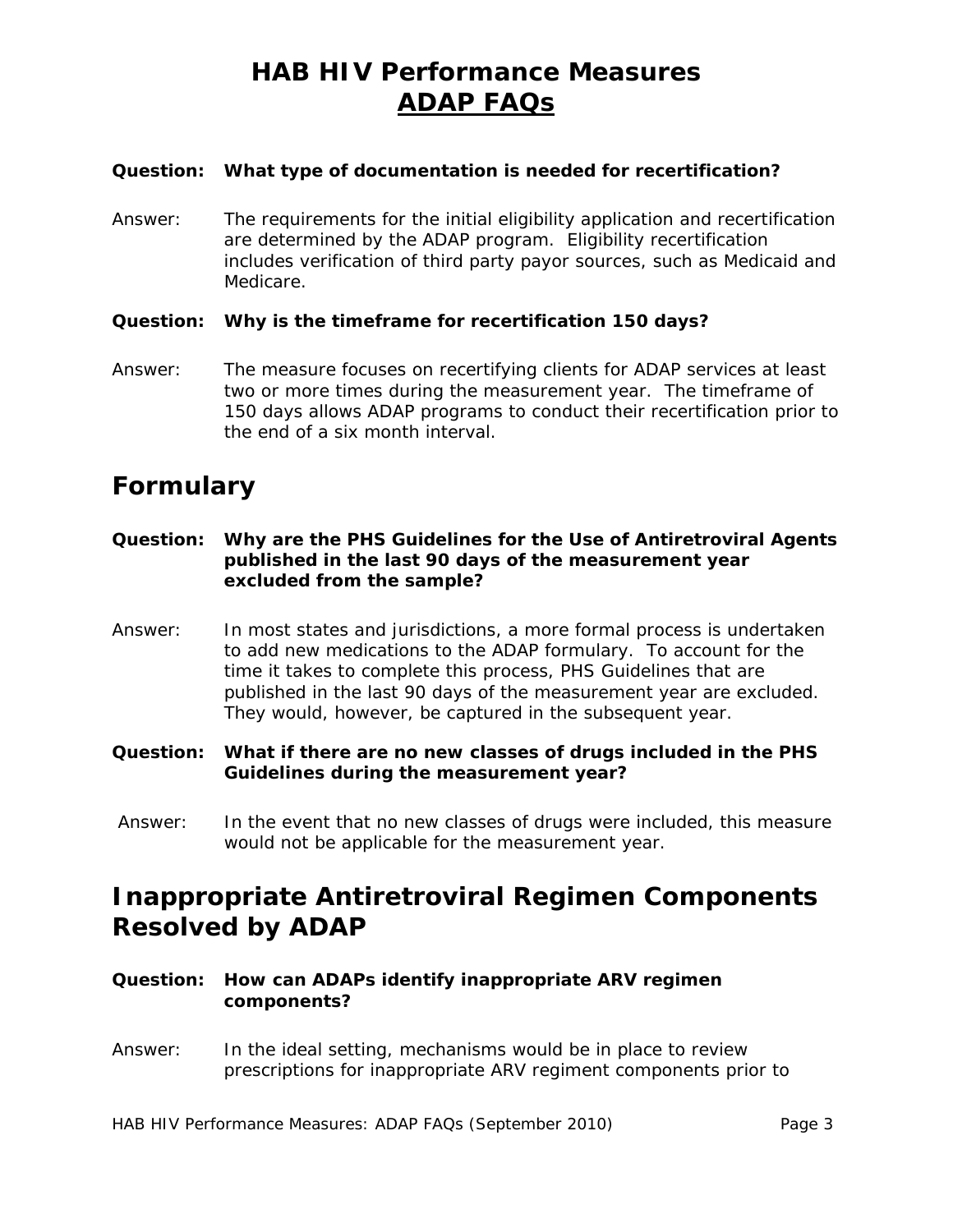being provided by the ADAP. This would potentially avoid identified suboptimal antiviral potency, unacceptable toxicities or pharmacologic concerns. If a prospective review is not available, then the ADAP is encouraged to implement a retrospective process which systematically reviews, on a routine schedule, ARV prescriptions provided by ADAP to identify the inappropriate ARV regiment components as outlined in the PHS Guidelines "Antiretroviral Regimens or Components That Should Not Be offered At Any Time."

### **Question: Our ADAP program provides only insurance coverage for prescriptions. How do we implement this measure?**

Answer: One strategy is to use the existing pharmacy utilization and safety reviews already in use by the insurance provider to identify, review and resolve inappropriate components. If the ADAP does not receive a list of medications prescribed, this measure may not be appropriate. Grantees are encouraged to talk with other programs about how they are utilizing this measure.

#### **Question: How do we document that the ADAP program reviewed and resolved the inappropriate regimen?**

 clinicians should be contacted by the ADAP program (or its agent) to Answer: In order to resolve the inappropriate regimen, the prescribing review the regimen components and determine if the treatment should be modified or meets an exception based on clinical rationale (as specified in the PHS Guidelines). These activities should be documented in the ADAP client's record.

#### **Question: What criteria should we use to determine if an exception is adequately justified?**

Answer: The PHS Guidelines provide criteria for a clinical rationale for exceptions. The ADAP can also use the clinical expertise of its Medical Director or Advisory Committee, if available, or other clinical resources, such as the AIDS Education and Training Center (AETC) and the National HIV Clinician's Consultation Center to consider the casespecific rationale. The rationale should be documented in the ADAP client's record.